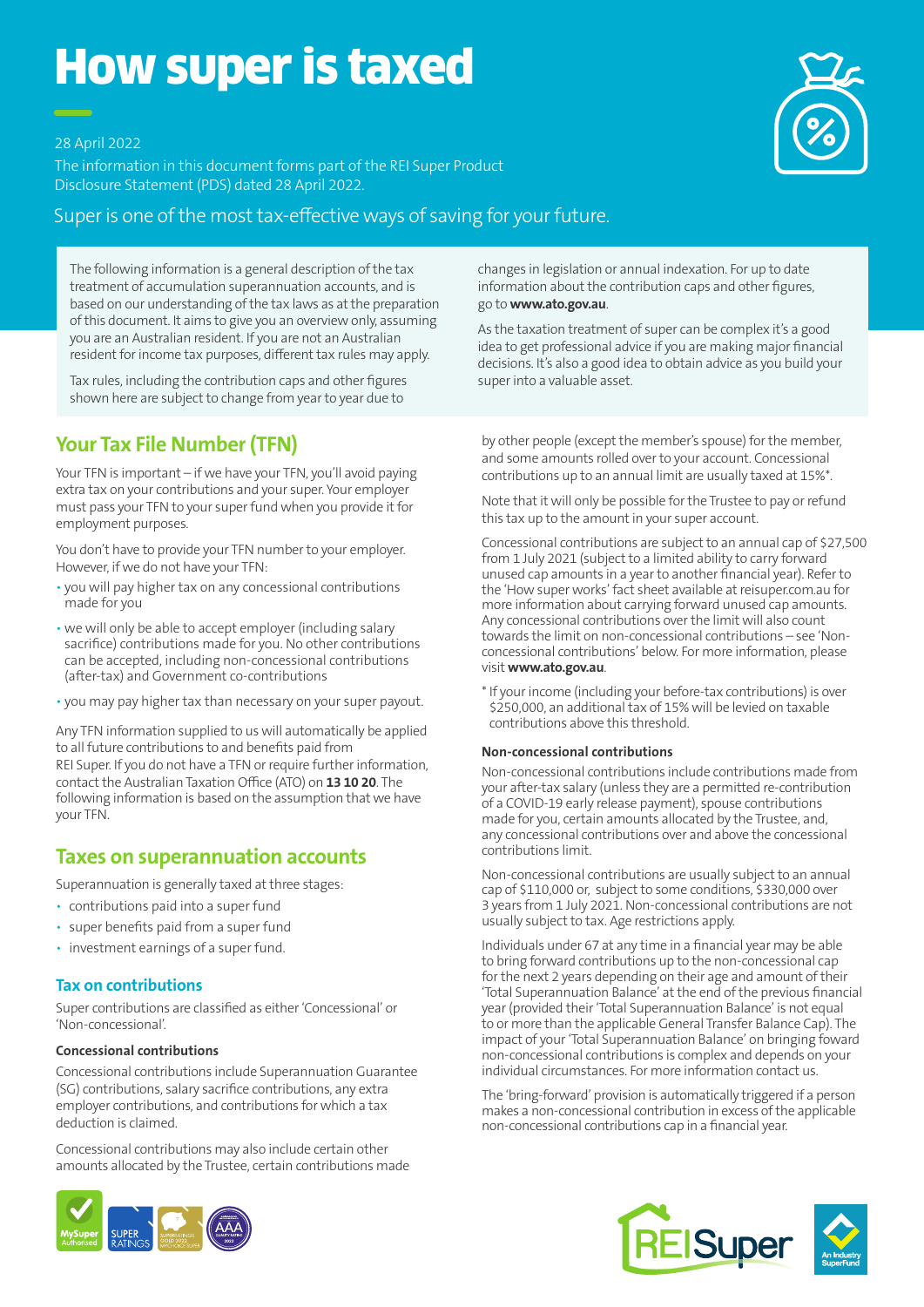For example, up to \$330,000 may be contributed if they trigger the bring forward rule in 2021/2022, however the amount that can be contributed over 3 years will be lower if the bring forward rule was triggered before 1 July 2021. For individuals making bring forward contributions in the year from 1 July 2021 (subsequent to triggering the bring forward rules) when aged 67 - 74, they must also meet a 'work test' (unless a work test exception applies). Individuals may also be able to make a non-concessional contribution after they turn age 67, notwithstanding they do not meet the 'work test', in certain circumstances. Generally, if you are aged 75 or more, a super fund may only be able to accept compulsory employer contributions and downsizer contributions for you. Refer to the 'How super works' fact sheet available at reisuper.com.au. for more information about non-concessional contributions, age restrictions applicable to contributions and the work test.

#### **Summary of annual super contribution limits and tax treatment for the 2021/22 tax year**

| <b>Type of</b><br>contribution | <b>Annual</b><br>contribution cap <sup>1</sup> | Excess contributions tax <sup>2</sup>                                                                                       |
|--------------------------------|------------------------------------------------|-----------------------------------------------------------------------------------------------------------------------------|
| Concessional                   | \$27,500                                       | Marginal tax rate                                                                                                           |
| Non-<br>concessional           | \$110,0003                                     | 47% (if excess non-concessional<br>contributions are not<br>withdrawn, marginal tax rate<br>applies to associated earnings) |

1. These caps apply across all super products you contribute to. It is your responsibility to monitor contributions made by or for you during each financial year.

- 2. Excess concessional contributions are included in your taxable income. They are also counted as non-concessional contributions unless they are withdrawn from the fund (you may be able to withdraw up to 85% of the excess amount). If excess non-concessional contributions are not withdrawn from your superannuation account (you can withdraw them plus 85% of the associated earnings) the additional tax you pay may be higher. A non-refundable tax offset of 15% is allowed for tax already paid by the fund**.**
- 3. Individuals with a 'Total Superannuation Balance' in all super funds that adds up to the 'General Transfer Balance Cap' (\$1.6 million up to 30 June 2021 and \$1.7million for 2021/22) or more (at the end of the previous financial year) are not permitted to make non-concessional contributions for the current financial year. Subject to some conditions, it may be possible to contribute a higher amount in a financial year by 'bringing forward' up to three times the individual's applicable annual non-concessional contributions cap. For more information about non-concessional<br>contributions see page 1 of this factsheet. For information about other contribution options<br>available to you on or after age 67, refer **reisuper.com.au**.

#### **You'll pay more tax if you exceed the annual contributions caps**

If you (or somebody for you) makes a contribution that causes you to exceed a cap, you will be notified by the Australian Tax Office of any additional tax or charge payable. You may withdraw the excess from your superannuation account subject to some conditions. If you choose not to, the excess will attract additional tax or Government charges. Any tax or charge payable will be your responsibility, however the tax payable may be met from monies released from your super account in certain circumstances if the ATO provides you (or us) with a release authority.

Your account balance will be reduced to take account of any tax paid by us in respect of your contributions.

# **Tax on benefits**

You may have to pay tax on your super payout when it is paid from REI Super.

The actual amount of tax depends on:

- your age when you leave the Fund
- the type of payout, and
- certain other factors.

You should obtain advice from a licensed, or appropriately authorised, financial adviser if you are unsure of what tax you may have to pay.

#### **Your lump sum payout and tax**

The tax payable on lump sum super benefits (for reasons other than death) depends on your age and the different components that make up your payout.

#### **Lump sum benefits on or after age 60**

You pay no tax on lump sum benefits on or after age 60.

#### **Lump sum benefits before age 60**

Your lump sum payout will be made up of two components:

- a tax-free component this generally comprises your personal after-tax contributions, spouse contributions and an amount that represents any portion of your benefit built up before 1 July 1983. A higher tax-free amount may apply if you are totally and permanently disabled. You pay no tax on this component; and
- a taxable component this is your super payout, less any tax-free component. If you take your super payout after you reach your preservation age but before age 60, you pay no tax on the first \$225,000° of this component and a maximum of 15%^ tax on any amount over \$225,000.

If you take your super payout before you reach your preservation age, you pay tax at a maximum of 20%^ on your total taxable component.

For information about tax payable in other circumstances, for example, temporary residents departing Australia, please contact our Helpline or visit www.ato.gov.au.

\* Applicable for the 2021/22 financial year. The limit is indexed from 1 July each year to Average Weekly Ordinary Time Earnings (AWOTE).

^ Plus the Medicare levy.

#### **Tax on Death and Disablement benefits**

A lump sum payment made upon your death directly to a dependant (as defined for tax purposes) will be tax-free.

A non-dependant will be taxed at special rates (ranging from 15% to 30%) plus the Medicare levy on the taxable component; no tax is payable on any tax-free component.

Similarly, if a lump sum payment is made upon your death to your estate for distribution in accordance with superannuation law, the Fund's governing rules, any recent nomination of beneficiary form, your Will or the administration laws, the amount given to a dependant by the estate will be tax-free in the estate and to the dependant. A payment by the estate to a non-dependant will be taxed at special rates on the taxable component; no tax is payable on any tax-free component.

See **How Super Works** available from **reisuper.com.au** for details.

#### **Tax on Total and Permanent Disablement and Income Protection benefits**

Insurance benefits are taxed at different rates depending on your age when you are disabled. For example, when you are young, the level of tax rate is very low; when you are near retirement, the level of tax will be similar to tax on the Retirement benefit. For more information, contact the ATO on **13 10 20**.

Income Protection insurance benefits are generally taxed in the same way as salary or wages.